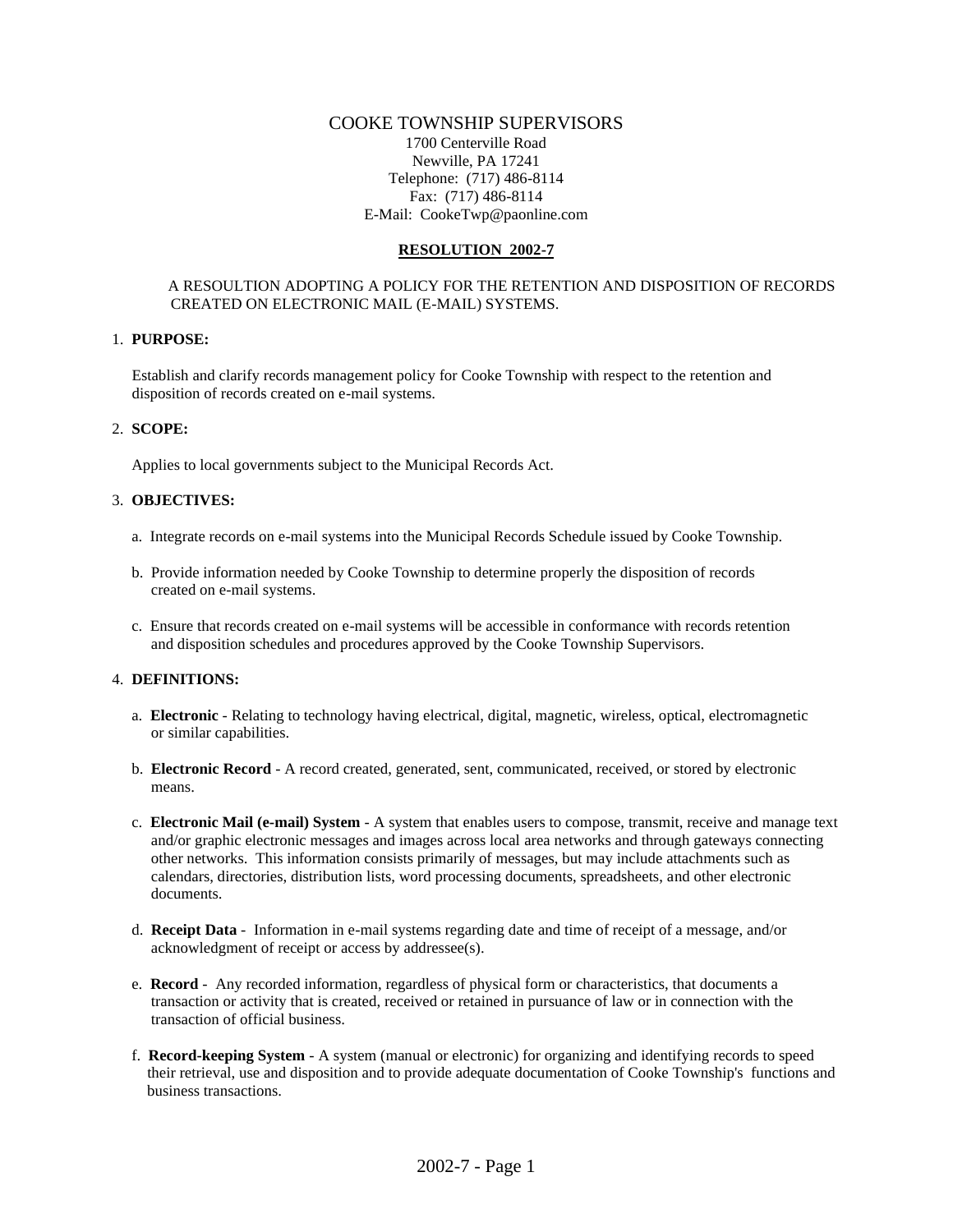- g. **Record Series** A group of records that may be treated as a unit for purposes of classification, designation, description, management, or disposition because they relate to a particular subject or function, result from the same activity, have a particular physical form, or because of some other relationship arising out of their creation, receipt, or use.
- h. **Records Retention and Disposition Schedule** A comprehensive statement approved by the Cooke Township Supervisors showing retention periods and all actions to be taken with respect to disposition of records.
- i. **Transmission Data** Information in e-mail systems regarding the identities of sender and addressee(s), and the date and time message was send.

## 5. **POLICY**:

- a. E-mail messages and attachments that meet the definition of records shall be disposed of in accordance with records retention and disposition schedules approved by the Cooke Township Supervisors. E-mail messages and attachments that do not meet the definition of records should be deleted immediately.
- b. E-mail messages, in and of themselves, are not a single record series. Retention and disposition of e-mail messages depends on the function and content of the individual message.
- c. Records created in e-mail systems must be retrievable and available for the retention period listed on a records retention schedule approved by the Cooke Township Supervisors.
- d. Records may be deleted from an e-mail system if their required retention period has expired or after they have been copied to a record-keeping system. Records may be maintained on a manual or electronic record keeping system. Records shall include transmission or receipt data.

### 6. **RESPONSIBILITIES:**

When Cooke Township utilizes an e-mail system to transact township business:

- a. Cooke Township shall retain and dispose of records created in e-mail systems in accordance with the procedures in this policy.
- b. Cooke Township shall ensure that employees are familiar with and comply with the requirements for creation, maintenance, and disposition of records in e-mail systems.

## 7. **PROCEDURES**:

- a. Control and retention of all incoming and outgoing e-mails concerning official business for or with Cooke Township will be accomplished by:
	- 1. Print out hard copy of e-mail, then delete electronic copy.
	- 2. If full transmission data is not on e-mail, print information on copy.
	- 3. File in special designated 3-ring binder with oldest dated copy filed first.
	- (i.e., most recent dated copy will always be on top or first seen when binder is opened)
- b. Retention period shall be a minimum of two years after which aged copies may be removed. Removed copies shall be burned or shredded.
- c. A list of possible addressee(s) that includes e-mail URL address and name of person or business will be maintained and added to as needed. This list will be inside the front cover of designated 3-ring binder.
- d. Duplicate copies of official e-mails that may deal specifically with a contract, bid or other similar activities may be filed with that activity package.